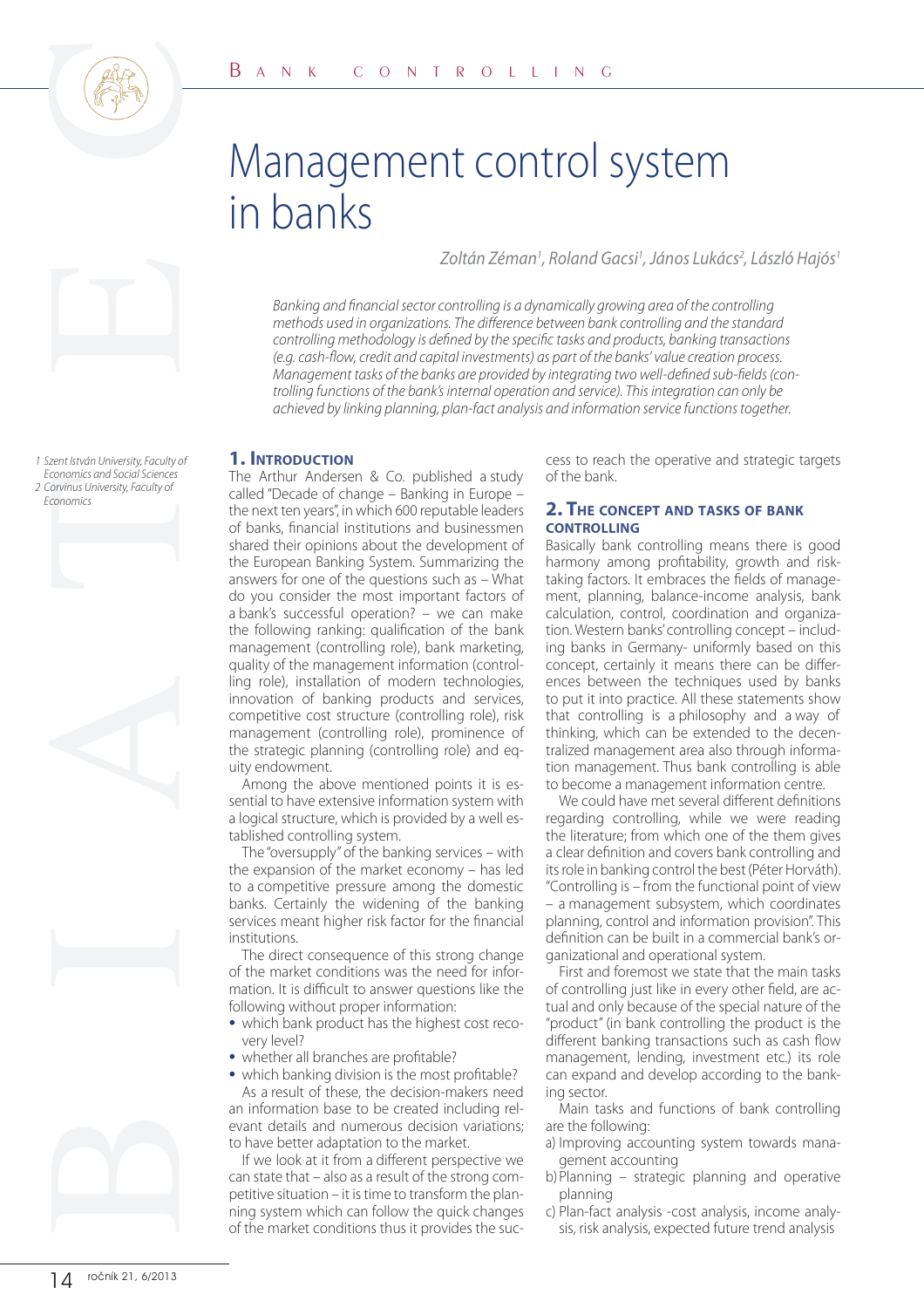

d) Information provision: managerial information system development of reporting system with an appropriate IT support.

These controlling tasks and their weights depend on the size of the bank, its profile, the size of its network. We distinguish centralized and decentralized tasks. The ones that focuses on the whole bank and the coordination, integration of the different activities on its various fields are considered to be the centralized controlling functions which basically synchronize the active and passive business activities. We talk about decentralized controlling functions in case it targets only a part of the bank at a given planning period.

Certainly the size and function of a bank or financial institute plays a crucial role when judging centralized and decentralized controlling tasks. Centralized controlling tasks can be found in small and medium sized banks.

We summarized the banking services as the degree of centralization/decentralization (see Table 1.)

Below we continue summarizing the different controlling activities of centralized/decentralized tasks.

- Centralized tasks: developing business policy, profitability and risk analysis, profit requirement calculation, expenditure plan calculation, systematic evaluation of target theme implementation, development of integrated plan-fact controlling system, developing business policy alternatives, developing managerial information system
- Decentralized tasks: developing decision oriented mentality, decentralized expenditure plan, implementing certain planning and controlling tasks, regulation of information process

## **3. STRATEGIC AND OPERATIVE BANK CONTROLLING**

The two-level or two-step management method of the controlling activity can be achieved through strategic and operative bank controlling.

This closely linked "two-step planning" gives the integrated bank concept. On the first step basically is the outline of the bank's overall comprehensive strategic objectives – as the market risk and opportunity – and also the risk policy targets and structural profit requirements.

As a second step – particularly balance sheet structure optimization – the operational management of profitability and liquidity are defined through plan-fact budget control system.

So the strategic controlling activity regarding the bank as a whole deals with only developmental, structural and security issues; mostly with the balance sheet structure risks, market risks, structural yield options, growth potentials.

#### **a) strategic controlling**

The strategic controlling contains the following subfields:

• portfolio management: takes into consideration the transaction structure, market structure

#### Table 1 Subdivision of banking services

| <b>Description</b>   | Own organization                         | Foreign organization                      |
|----------------------|------------------------------------------|-------------------------------------------|
| Centralized          | the service centre is<br>the bank centre | cooperation partner<br>in bank centre     |
| <b>Decentralized</b> | representative<br>branch-network         | bank relations<br>financial market agents |

#### Table 2 Bank risk factors

|                                                   | CONTROLLING                                                                                                                                                                                                                                                                                                                                                                                                                                                                                                                                                                                                                                                                                                                                                                             |                                                                                             |                         |
|---------------------------------------------------|-----------------------------------------------------------------------------------------------------------------------------------------------------------------------------------------------------------------------------------------------------------------------------------------------------------------------------------------------------------------------------------------------------------------------------------------------------------------------------------------------------------------------------------------------------------------------------------------------------------------------------------------------------------------------------------------------------------------------------------------------------------------------------------------|---------------------------------------------------------------------------------------------|-------------------------|
|                                                   |                                                                                                                                                                                                                                                                                                                                                                                                                                                                                                                                                                                                                                                                                                                                                                                         |                                                                                             |                         |
|                                                   | Table 1 Subdivision of banking services                                                                                                                                                                                                                                                                                                                                                                                                                                                                                                                                                                                                                                                                                                                                                 |                                                                                             |                         |
| Description                                       | Own organization                                                                                                                                                                                                                                                                                                                                                                                                                                                                                                                                                                                                                                                                                                                                                                        | Foreign organization                                                                        |                         |
| Centralized                                       | the service centre is<br>the bank centre                                                                                                                                                                                                                                                                                                                                                                                                                                                                                                                                                                                                                                                                                                                                                | cooperation partner<br>in bank centre                                                       |                         |
| Decentralized                                     | representative                                                                                                                                                                                                                                                                                                                                                                                                                                                                                                                                                                                                                                                                                                                                                                          | bank relations                                                                              |                         |
|                                                   | branch-network                                                                                                                                                                                                                                                                                                                                                                                                                                                                                                                                                                                                                                                                                                                                                                          | financial market agents                                                                     |                         |
| financial balance.<br><b>Portfolio management</b> | and opportunities; in other words it tends to<br>ensure -through the market strategy- the opti-<br>mum utilization of the bank return potential,<br>structural balance management: it examines<br>risk factors and return requirement depending<br>on the balance structure; to achieve long-term                                                                                                                                                                                                                                                                                                                                                                                                                                                                                       |                                                                                             |                         |
| detail of services.                               | Within this framework becomes essential to<br>define the market strategy originating from the<br>banking product structure. Behind all these stands<br>an important target such as the yield potential<br>and securing the bank's long term competitive<br>position. Such strategic decisions become neces-<br>sary like the bank's security policy which defines<br>the content, circle and quality of the output ac-<br>cording to three aspects: selection of banking<br>services, quality of services, depth and level of<br>The starting point of defining product selection<br>is to decide how wide the bank is willing to con-<br>tinue the three main banking activities (cash flow,<br>lending, capital market operations).<br>Regarding the quality of banking services, the |                                                                                             |                         |
|                                                   | main aspects are: security, reliable, discretion, speed<br>and the individual execution of banking services.<br>The banking services program is made up of<br>the (more or less) strongly differentiated of the<br>recommendation of different service groups.<br>After establishing the business policy the next<br>question is the way of mediation - known as<br>distribution policy - namely the transmission of<br>banking performances to the consumers.<br><b>Balance structural management</b><br>Here takes place the evaluation of the balance                                                                                                                                                                                                                                |                                                                                             |                         |
| following (Table 2)                               | sheet structure in the sense of risk to partly or<br>completely eliminate the different banking risk<br>factors. We distinguish active and passive security<br>activities in order to localize both liquidity and<br>profitability risks. The previously mentioned defi-<br>nitions and their contexts are summarized in the                                                                                                                                                                                                                                                                                                                                                                                                                                                            |                                                                                             |                         |
| Table 2 Bank risk factors                         |                                                                                                                                                                                                                                                                                                                                                                                                                                                                                                                                                                                                                                                                                                                                                                                         |                                                                                             |                         |
| Possible<br>security policy                       |                                                                                                                                                                                                                                                                                                                                                                                                                                                                                                                                                                                                                                                                                                                                                                                         | <b>Typical bank risk factors</b>                                                            |                         |
| aspects                                           | Profitability                                                                                                                                                                                                                                                                                                                                                                                                                                                                                                                                                                                                                                                                                                                                                                           | Liquidity                                                                                   |                         |
| Active security<br>policy                         |                                                                                                                                                                                                                                                                                                                                                                                                                                                                                                                                                                                                                                                                                                                                                                                         | evaluation of activity from the aspect of risks<br>hence self-regulation through thresholds |                         |
| Passive security<br>policy                        | dispositional equity<br>reserve                                                                                                                                                                                                                                                                                                                                                                                                                                                                                                                                                                                                                                                                                                                                                         | dispositional liquidity<br>reserve                                                          |                         |
|                                                   |                                                                                                                                                                                                                                                                                                                                                                                                                                                                                                                                                                                                                                                                                                                                                                                         |                                                                                             | ročník 21, 6/2013<br>15 |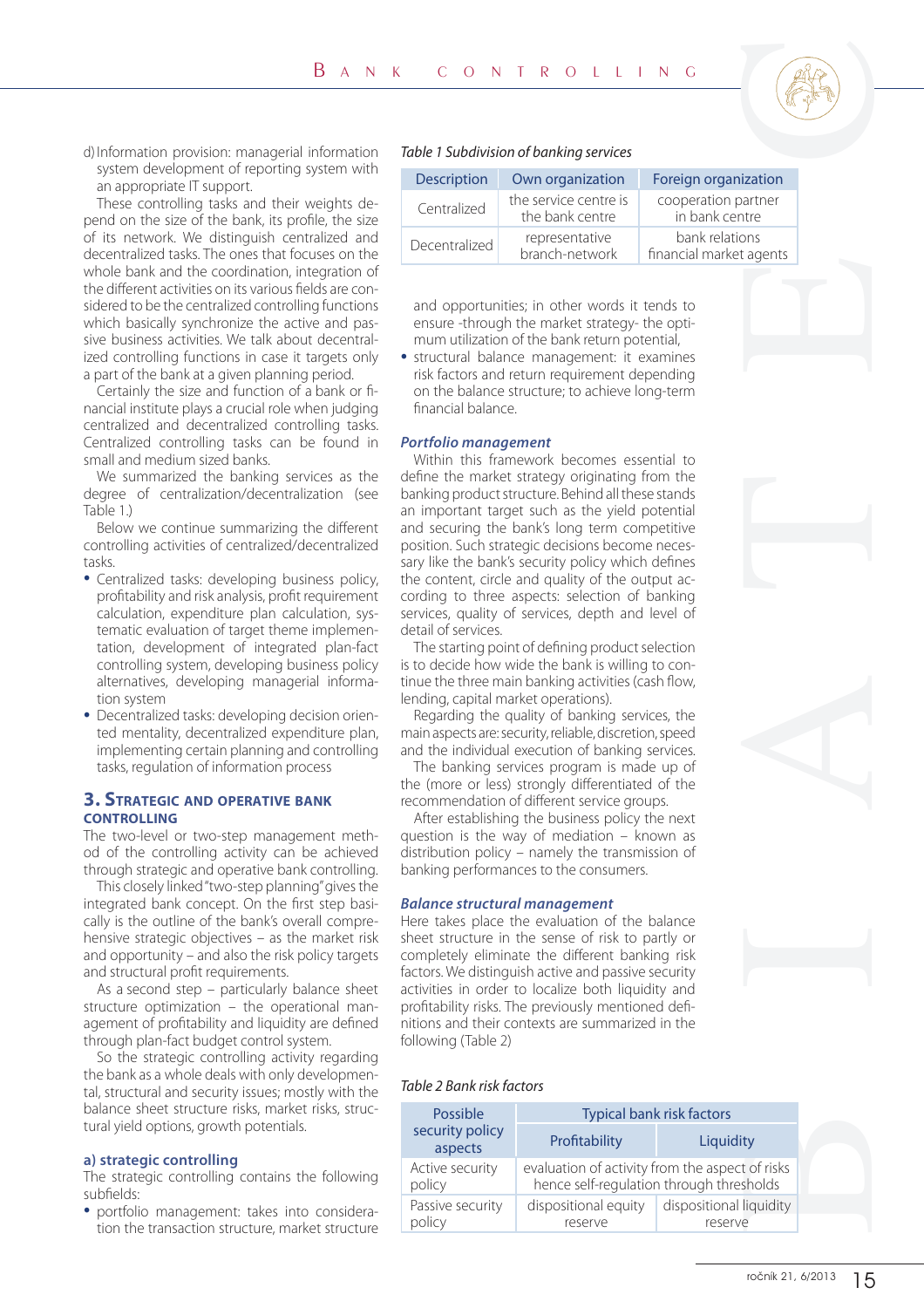

The two basic aspects of risk management and security are:

- the key issue of bank risk management is the structure and form of the bank's balance sheet
- from the aspect of the bank's profitability bearing capacity the key is the size of the cumulated risk factors

#### **b) Operative bank controlling**

16 ročník 21, 6/2013B I ATECB ANK CONTROLLING While strategic bank controlling (portfolio and balance structural management) is a comprehensive, global management mode ergo outlines business policy of the bank; the operative (budget management) concretizes these objectives. So budget management is an integrated, operative management tool for bank management to break down the general targets to the bank's subfields, in order to make them visible, tangible namely specific tasks.

It is quite important to divide the comprehensive balance- and outcome targets (defined by the portfolio and balance structural management) in a unified, closed budget-plan and control system, into different areas of the bank so that the plan fulfilment of subfields can determine bank efficiency.

Budget planning involves constant control, analysis and evaluation of the casual aspects of differences in order to find out what kind of management activities needs to be used to follow the plan or whether the change of market conditions (unforeseen) requires modification of the original plan.

#### **4. BANK LEADERSHIP ORIENTED ACCOUNTING**

Essentially the accounting system of the banks is an information system which aims to satisfy both internal and external information needs as much as possible. Bank accounting systems are based on the Accounting Act, the accounting rules for financial institutions, tax legislations and (as a result of the international nature of the financial institutions and obligatory of the audited balance sheet) on the generally accepted accounting principles.

The specifications of bank accounting arises primarily from the "uniqueness" of accounting, bank balance structure and also from accrual and detection. So that formulation of these factors should be used as basic requirements.

When developing a leadership oriented system, the following tasks must be met in a bank:

- against the traditional cost-income aspect, expenditures and incomes should be grouped according to return-input; to be able to measure efficiency.
- we must separate costs into types and location of costs
- fixed and variable costs must be defined for different functions
- ensure resolution of details that allows the developed bank controlling system's planning and management information system to be updated
- distinguish transactional and operational bank activities and the related accounting procedures

## **5. BANKING ORGANIZATION QUESTIONS IN THE CONTROLLING ACTIVITY**

We can broadly define controlling as the information centre of management, where management knowledge is collected, grouped and transmitted in a way to make it possible for the different areas of banking activities to harmonize them with its main targets.

#### **Controlling approach to bank structural requirements**

Since we talk about the whole management approach, it is essential (to be implemented) to develop the internal infrastructure. One hand it requires a controlling mentality, orientation on all bank management levels, on the other hand it is necessary to have organizational, planning and controlling prerequisites. Without these income oriented management cannot be created.

Such a bank structure is based on two principles:

#### **a) Result-oriented aspect and action in the bank hierarchy**

In order to reach such mentality on all levels of the bank's hierarchy (top-level, divisional level, level of professional details), it is necessary to place business policy in the center. Thus it is essential to:

- develop a system of objectives that is broken down into all levels of management and result oriented
- monitor employees (departments) with decision making authority – decisions' impact on bank results
- result oriented assessment and support of employees (departments)

#### **b) Fostering the evolution of the resultoriented aspect such as the internal infrastructure**

This results some requirements on the following levels:

- Customer-, profit-oriented organization, where clear task and responsibility allocation of bank fields' contribution to the outcome can be constantly followed.
- Integrated, closed planning and evaluating system, based on the same plan and control, which ensures that differences can be – as a result they do not arise from methodological differences – analyzed, evaluated, influence and controlled.
- Efficient and flexible information system used for managerial decisions as they are always only as good as the quality of their supporting information system. We need to keep track of existence of the organized and clear-content accounting system. So that the reliability of the internal bank accounting is essential from the controlling activity perspective.

## **Organization position of the controlling activity**

The controlling function requires two fundamental questions to be clarified, from one hand to decide about the hierarchy level along with the